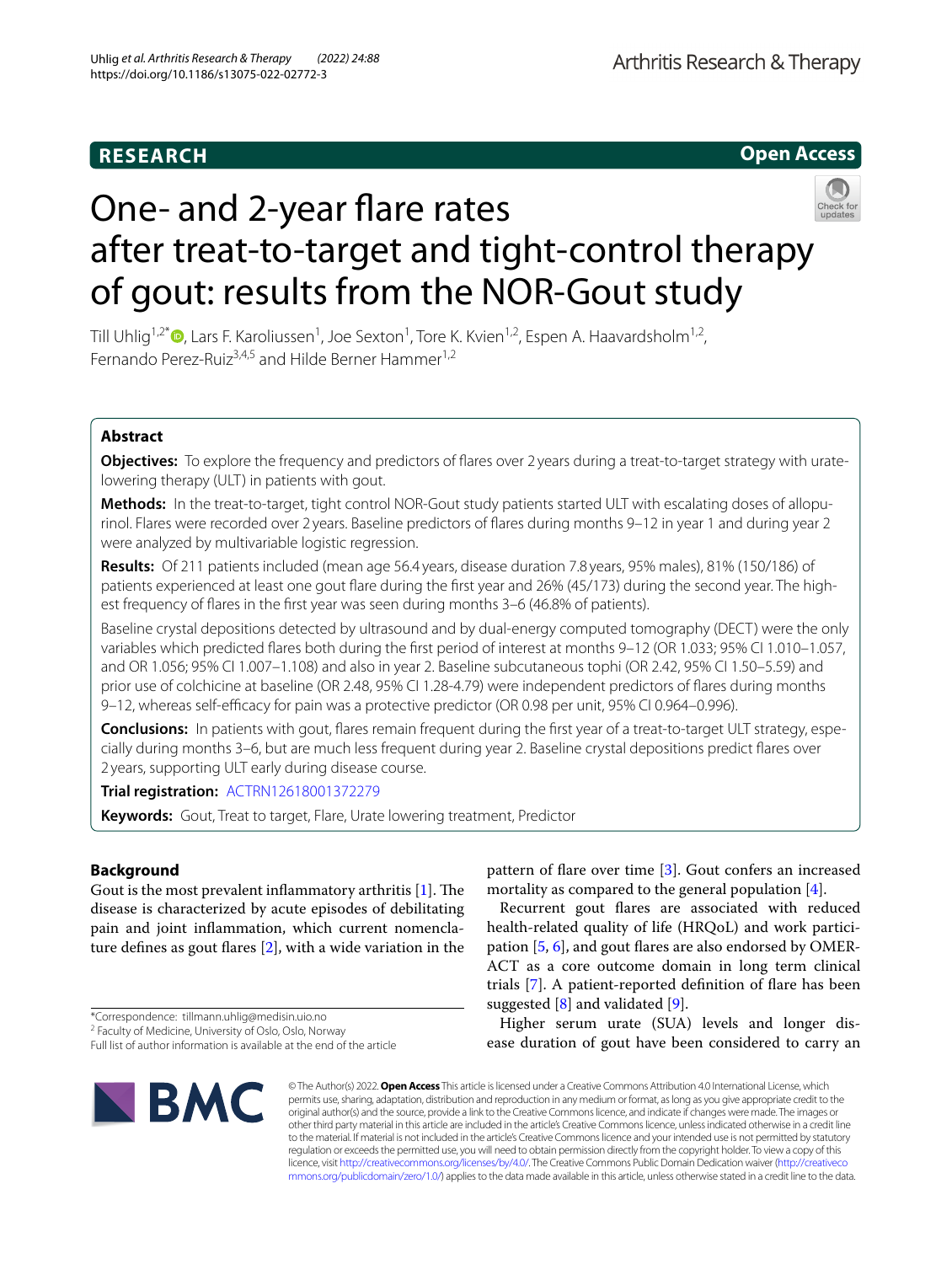elevated risk for acute gout fares, but there is variability with other factors involved, leaving us with limited knowledge on prognostic factors for recurrent gout fares  $[10]$  $[10]$ .

Long-term use of urate-lowering therapy (ULT) leads to crystal dissolution, reduces the risk of fare [[11](#page-9-10)], and prevents joint damage [\[12](#page-9-11)]. Recommendations suggest considering initiation with ULT already close to the time of diagnosis to reduce the frequency of gout fares and morbidity [[13,](#page-9-12) [14](#page-9-13)]. Gout flares are common after initiation of ULT [\[15\]](#page-9-14), and therefore prophylactic treatment with colchicine or non-steroidal anti-infammatory drugs (NSAID for 3–6months after start with ULT is recommended  $[13, 14]$  $[13, 14]$  $[13, 14]$  to reduce new flares  $[16-18]$  $[16-18]$  $[16-18]$ .

Given sparse evidence regarding factors associated with gout fare during initiation and escalation of ULT in patients, we studied the incidence of gout fares over 2 years follow-up during ULT and examined predictors of flares in gout.

# **Methods**

## **Study design and participants**

NOR-Gout (Gout in Norway) is a prospective, observational single-center study in a hospital-based rheumatology unit. Patients were eligible if having a gout attack within the last month, had increased SUA  $(>360 \mu \text{mol/L})$ , and no contraindication for ULT. Other severe co-morbidities including chronic kidney disease stage 3b and higher were exclusion criteria. Patients were consecutively included according to the protocol (ACTRN12618001372279). In all patients, a diagnosis of gout was based on identifcation of monosodium urate crystals in polarized microscopy after arthrocentesis [[19\]](#page-9-17) performed by a rheumatologist. The study had been approved by the regional ethics committee, included patient representatives in project planning, and was performed in accordance with the declaration of Helsinki. All patients provided written informed consent. The sponsor of the study was Diakonhjemmet Hospital.

# **Treatment**

Patients received at baseline individual information by trained research nurses on gout, including non-pharmacological and pharmacological management. Drug use was recorded for NSAID, colchicine, prednisolone, and for ULT (allopurinol, febuxostat) at every visit which also included registration of drug dosage and adverse events. All patients not already on ULT started as recommended [[13,](#page-9-12) [20\]](#page-9-18) with oral allopurinol 100mg once per day and escalated by 100mg increments monthly according to SUA concentrations until a maximum of 900mg daily. If there is intolerance for allopurinol, febuxostat was started at 40mg once daily and escalated monthly to 80 and 120mg as needed. Probenecid or lesinurad could be added if necessary but were not used in any patients. Patients received fare prophylaxis, with prescribed colchicine 0.5–1mg daily, individualized for 3–6months, as recommended for the frst months in current EULAR recommendations in 2015 when the study was initiated [[20\]](#page-9-18). In this treat-to-target approach, ULT was escalated to reach a serum urate target level of  $<$  360  $\mu$ mol/L  $(or < 300 \mu mol/L$  if clinical tophi were present), and the dose was maintained when the target was reached.

## **Visits**

A study nurse and a rheumatologist (HBH, LK) (who also performed ultrasound) assessed patients at baseline as well as after 3, 6, 12, and 24months. Additional scheduled visits with only the study nurse were at 1, 2, and 9months, and if necessary monthly, until the treatment target was reached. Telephone contact with review of the SUA result could substitute for face-to-face visits. During the second year, patients were followed by their general practitioners as needed.

## **Flare defnition**

A gout fare during months 9–12 in year 1 was the primary clinical outcome. At every clinical visit during the 2-year study, the patient self-reported gout fares since the last visit during a structured interview with the study nurse who recorded the fares. If in doubt, the patient and study nurse discussed whether an experienced episode with pain or swelling was to be defned as a gout flare or not.

At baseline, self-reported information on number of fares ever and during the last year before study entry was collected by questionnaire as well as pain severity during the most recent and the strongest attack (0–10 numerical rating scales), with  $0=$  no pain and  $10=$ unbearable pain. Flares were reported as the frequency of patients having had  $\geq 1$  flare as well as the total number of flares, at all study time points, as recommended  $[21]$  $[21]$  $[21]$ . The number of self-reported fares with joint swelling in the previous year and also in total before the study was categorized into 0, 1, and 2–5.

# **Covariates**

## *Demographics and self‑reported measures*

At baseline, patients reported age, gender, ethnicity, marital status, family history of for gout, disease duration, highest level of education, comorbidities, and working status. For comorbidities, the Self-Administered Comor-bidity Questionnaire (SCQ) was used (range 0-36) [\[22](#page-9-20)]; it includes 12 medical problems, allocating 1 point per problem including presence, receiving treatment, and causing a functional limitation.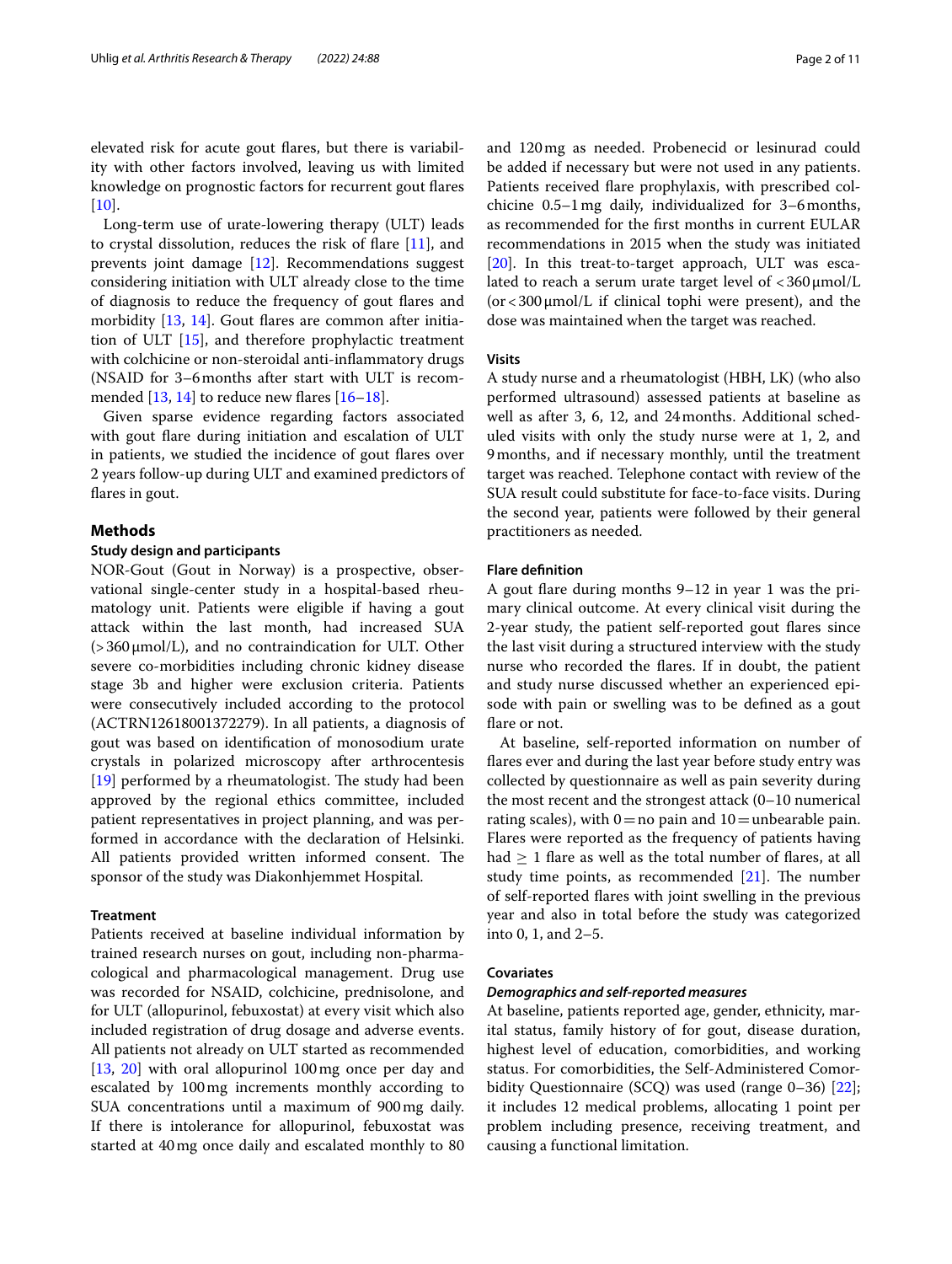Daily and previous smoking, consumption of alcohol and sugar sweetened drinks, and the frequency of physical activity were reported by patients.

## *Questionnaires*

Questionnaires at each visit recorded present joint pain due to gout, general pain, fatigue, and patient global assessment of disease activity, all on 0–10 numerical rating scales.

Physical function was measured with the Health Assessment Questionnaire (HAQ) without adjustment for help or devices [\[23](#page-9-21)]. Health status was assessed by the Short Form general health questionnaire (SF-36) [[24\]](#page-9-22).

Self-efficacy with subscales for pain (5 items) and symptoms (6 items) was measured with the Arthritis Self-Efficacy Scales  $[25]$  $[25]$ . This instrument measures whether patients have confidence in coping with pain, function, and other symptoms due to arthritis (numeric rating scales  $10-100$ ,  $100=$ highest).

The Beliefs about Medicines Questionnaire (BMQ) [[26](#page-9-24)] explores patients' beliefs about medicines and includes scales on perceived necessity or concerns for the patient's own medicines (5 items each, range 5–25) and for perceived general overuse and harm of medicines (4 items each with range 4–16). Items were scored on Likert scale  $1-5$ ,  $5=$  highest agreement, and a high scale score refects stronger belief in the expressed concept.

# *Clinical assessments*

Clinical assessments included weight and height for calculation of body mass index (BMI) and 44-swollen and tender joint counts and clinical examination for subcutaneous tophi.

# *Imaging with ultrasound and dual‑energy computed tomography (DECT)*

To assess the level of crystal deposition, all patients were examined by ultrasound and DECT. Ultrasound was at baseline scored as previously described [\[27](#page-9-25)] (score 0-3 of double contour, tophi and aggregates) with calculation of total ultrasound sum scores.

DECT baseline scoring of feet and ankles applied the semiquantitative Bayat method (scores 0–3) [[28,](#page-9-26) [29](#page-9-27)], and a sum score for the four regions (frst metatarsophalangeal joint, other joints of the toes, ankles and midfeet, and tendons) was derived.

## *Laboratory assessments*

SUA was analyzed at each study visit and is presented both as a dichotomous (cutoff  $360 \mu$ mol/L) and continuous variable, as recommended [\[21](#page-9-19)]. Laboratory examinations included SUA (μmol/L), erythrocyte sedimentation rate (ESR) mm/h, C-reactive protein (CRP)

mg/L, creatinine ( $\mu$ mol/L), and eGFR (ml/min/1.73m<sup>2</sup>, CKD-EPI formula) at baseline and follow-up visits.

# **Statistics**

Descriptive measures of baseline variables are presented using frequency, mean, and standard deviation. Diferences between groups with and without fares during defned time periods were explored using independent sample *T*-test and by the  $\chi^2$  test or Fisher's exact, as appropriate. A cumulative probability plot shows fares in the frst year, where every patient is one observation, and fares are ordered from 0 to maximum fare number.

Odds ratio (OR) with 95% confdence intervals (95% CI) were calculated by logistic regression analyses after performing bivariate analyses with baseline candidate predictor variables of fares at 9–12months and during the second year. These variables were selected from baseline data, based on their potential clinical relevance, and were in case of possible statistical relevance  $(p < 0.10)$ then entered in stepwise backwards multivariable logistic regression analyses, adjusting for age and gender and disease duration and retained if statistically signifcant (*p* <0.05). Analyses were performed with IBM SPSS statistics (version 27).

# **Results**

## **Patient characteristics**

Of 211 patients, 186 completed follow-up at year 1 (88.2%) [[19](#page-9-17)] and 173 patients (82.0%) at year 2. No statistical diferences were observed between baseline characteristics in 2-year completers versus non-completers.

SUA decreased from mean  $500 \mu$ mol/L at baseline to  $311 \mu$ mol at 1 year and  $324 \mu$ mol/L at year 2, and  $85.5\%$ of patients were at target <360μmol at year 1 and 78.6% at year 2. Demographics and baseline characteristics are shown in Table [1](#page-3-0) for all patients, and for those with and without flares during months 9–12 in years 1 and during year 2. Patients were predominantly middle-aged men with a mean disease duration of around 8 years, and 16.6% had subcutaneous tophi.

All patients initiated or escalated ULT. Only 14.7% (31/211) of patients had ever used ULT with allopurinol and none had used febuxostat, while 78% had experience ever with NSAID, and about half with each colchicine and prednisolone. During the frst year, prescription of allopurinol decreased from 95.0% to 87.6% due to switch to febuxostat and increased for febuxostat from 3.5 to 12.4%. Mean doses for allopurinol remained just below 300mg and below 60mg for febuxostat. Flare prophylaxis with colchicine was used by 76.3% (161/211) of patients from baseline, with 72.3% (146/202) using colchicine at 1month, 75.6% (146/193) at 2months, 42.8% (80/189) at 3months, and 14.5% (27/187) at 6months follow-up.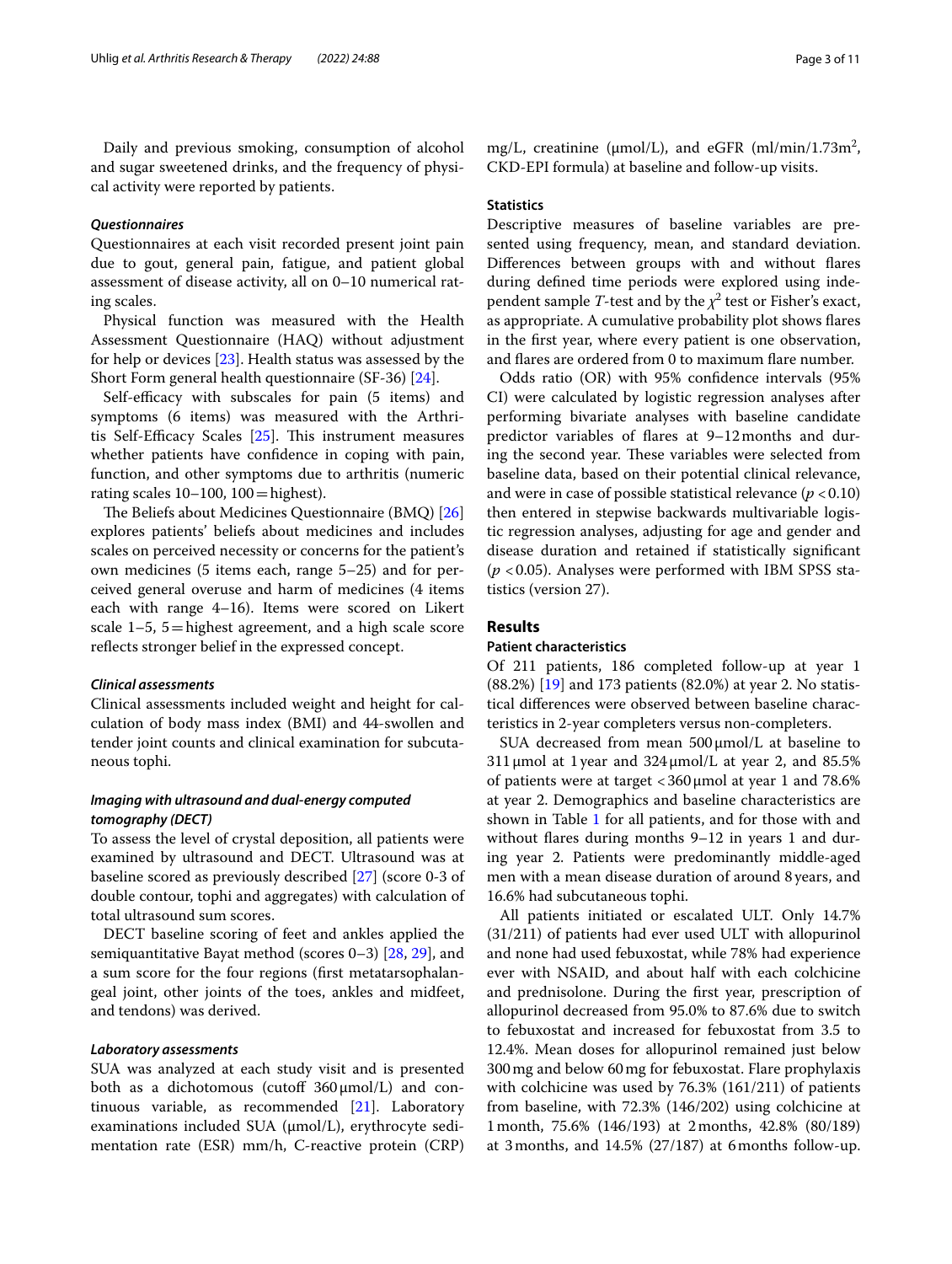<span id="page-3-0"></span>**Table 1** Baseline characteristics for all patients, and patients with and without a flare (percentage or mean with standard deviation (SD)

|                                                | <b>Baseline</b> |             | 1 year follow-up ( $N = 186$ )                                                      |             |       | 2 year follow-up $(N=173)$ |             |       |
|------------------------------------------------|-----------------|-------------|-------------------------------------------------------------------------------------|-------------|-------|----------------------------|-------------|-------|
|                                                |                 |             | No flare Months 9-12 Flare Months 9-12 p-value No flare Year 2 Flare Year 2 p-value |             |       |                            |             |       |
|                                                | $N = 211$       |             | $N = 116$                                                                           | $N=70$      |       | $N = 128$                  | $N = 45$    |       |
| Age (years)                                    | 211             | 56.4 (13.7) | 56.3 (13.8)                                                                         | 57.6 (13.2) | 0.52  | 56.8 (13.9)                | 57.1 (12.9) | 0.88  |
| Male                                           | 201/211         | 95.3%       | 96.6%                                                                               | 92.9%       | 0.30  | 93.8%                      | 97.8%       | 0.45  |
| Caucasian                                      | 183/202         | 90.6%       | 89.5%                                                                               | 92.4%       | 0.51  | 92.0%                      | 86.0%       | 0.25  |
| Disease duration (years)                       | 204             | 7.8(7.6)    | 7.4(6.8)                                                                            | 9.6(9.3)    | 0.10  | 8.1(8.2)                   | 8.8(6.3)    | 0.62  |
| College education                              | 118/206         | 57.3%       | 61.7%                                                                               | 58.2%       | 0.64  | 58.3%                      | 66.7%       | 0.34  |
| Married/cohabiting                             | 155/208         | 74.5%       | 76.7%                                                                               | 77.6%       | 0.89  | 76.4%                      | 76.7%       | 0.96  |
| Working                                        | 133/208         | 63.9%       | 69.8%                                                                               | 61.2%       | 0.23  | 64.1%                      | 73.8%       | 0.25  |
| Body mass index ( $kg/m2$ )                    | 211             | 28.8 (4.5)  | 28.5(4.6)                                                                           | 29.7 (4.6)  | 0.09  | 29.2 (4.5)                 | 28.1 (4.7)  | 0.18  |
| Co-morbidities (SCQ sum)                       | 210             | 3.7(3.2)    | 3.3(1.1)                                                                            | 4.5(3.4)    | 0.013 | 3.7(3.3)                   | 3.8(3.4)    | 0.91  |
| Physical activity $\geq$ 3 times<br>weekly     | 163/207         | 30.4%       | 36.8%                                                                               | 26.5%       | 0.15  | 29.1%                      | 41.9%       | 0.12  |
| Smoking, daily                                 | 23/208          | 11.1%       | 10.3%                                                                               | 4.5%        | 0.16  | 10.9%                      | 2.4%        | 0.12  |
| Alcohol consumption at least 128/207<br>weekly |                 | 61.8%       | 61.2%                                                                               | 62.1%       | 0.90  | 63.0                       | 57.1%       | 0.61  |
| Sugar sweetened drinks daily                   | 80/207          | 38.6%       | 40.5%                                                                               | 33.3%       | 0.34  | 38.6%                      | 38.1%       | 0.96  |
| $\geq$ 1 subcutaneous tophus<br>present        | 35/211          | 16.6%       | 12.1%                                                                               | 24.3%       | 0.017 | 14.1%                      | 22.2%       | 0.20  |
| Allopurinol use ever                           | 31/211          | 14.7%       | 13.8%                                                                               | 14.3%       | 0.92  | 14.8%                      | 6.7%        | 0.16  |
| NSAID use ever                                 | 160/205         | 78.0%       | 74.3%                                                                               | 88.1%       | 0.028 | 77.6%                      | 86.0%       | 0.23  |
| Colchicine use ever                            | 107/201         | 53.2%       | 43.8%                                                                               | 67.7%       | 0.002 | 50.4%                      | 56.1%       | 0.53  |
| Prednisolone use ever                          | 91/199          | 45.7%       | 47.3%                                                                               | 53.1%       | 0.46  | 45.1%                      | 52.4%       | 0.41  |
| Baseline SUA (µmol/L)                          | 211             | 500 (77)    | 491 (81)                                                                            | 510 (78)    | 0.12  | 496 (81)                   | 504 (81)    | 0.58  |
| ESR (mm/h)                                     | 199             | 14(14)      | 14 (13)                                                                             | 15(15)      | 0.46  | 14(14)                     | 17(15)      | 0.21  |
| Creatinine (µmol/L)                            | 211             | 96(18)      | 96(17)                                                                              | 96 (19)     | 0.90  | 95 (17)                    | 99 (20)     | 0.11  |
| eGFR (ml/min. per $1.73 \text{ m}^2$ )         | 210             | 78 (19)     | 78 (18)                                                                             | 77 (18)     | 0.71  | 78 (18)                    | 75 (18)     | 0.27  |
| Previous flares                                |                 |             |                                                                                     |             | 0.042 |                            |             | 0.10  |
| $\mathbf 0$                                    | 16              | 7.7%        | 6.0%                                                                                | 9.0%        |       | 7.8%                       | 7.1%        |       |
| 1                                              | 25              | 12.0%       | 16.4%                                                                               | 3.0%        |       | 12.5%                      | 2.4%        |       |
| $2 - 5$                                        | 65              | 31.3%       | 29.3%                                                                               | 28.4%       |       | 32.0%                      | 23.8%       |       |
| > 5                                            | 102             | 49.0%       | 48.3%                                                                               | 49.7%       |       | 47.7%                      | 66.7%       |       |
| Previous flares during last<br>12 months       | 151/206         | 73.4%       | 73.7%                                                                               | 77.6%       | 0.38  | 69.3%                      | 90.5%       | 0.053 |
| Strongest joint pain ever<br>$(0 - 10)$        | 208             | 8.4(1.6)    | 8.1(1.6)                                                                            | 8.7(1.4)    | 0.013 | 8.2(1.6)                   | 8.7(1.1)    | 0.051 |
| Joint pain last flare (0-10)                   | 207             | 7.5(5.5)    | 7.1(2.0)                                                                            | 7.1(2.1)    | 0.96  | 7.1(2.1)                   | 7.3(1.9)    | 0.51  |
| Swollen joint present                          | 72/209          | 34.4%       | 33.8%                                                                               | 37.7%       | 0.60  | 31.0%                      | 44.4%       | 0.10  |
| Tender joint present                           | 110/210         | 52.4%       | 47.8%                                                                               | 62.3%       | 0.06  | 50.0%                      | 57.0%       | 0.37  |
| Health assessment question-<br>naire $(0-3)$   | 209             | 0.38(0.57)  | 0.33(0.58)                                                                          | 0.41(0.44)  | 0.35  | 0.34(0.54)                 | 0.43(0.69)  | 0.35  |
| SF-36 physical component<br>summary $(0-100)$  | 204             | 39 (11)     | 40(11)                                                                              | 36(10)      | 0.006 | 40 (10)                    | 37(12)      | 0.21  |
| SF-36 mental component<br>summary $(0-100)$    | 204             | 50(10)      | 50(10)                                                                              | 50 (10)     | 0.91  | 51 (10)                    | 49 (10)     | 0.31  |
| Self-efficacy pain (10-100)                    | 209             | 65 (19)     | 68 (19)                                                                             | 61(20)      | 0.015 | 65 (19)                    | 64(21)      | 0.69  |
| Self-efficacy symptoms<br>$(10 - 100)$         | 205             | 72 (15)     | 73 (17)                                                                             | 72 (18)     | 0.51  | 73 (17)                    | 72 (15)     | 0.84  |
| Beliefs about Medicines Questionnaire          |                 |             |                                                                                     |             |       |                            |             |       |
| Necessity subscale (5-25)                      | 198             | 17.9 (4.4)  | 16.8(4.2)                                                                           | 17.2(4.5)   | 0.54  | 16.8(4.3)                  | 17.0 (4.6)  | 0.99  |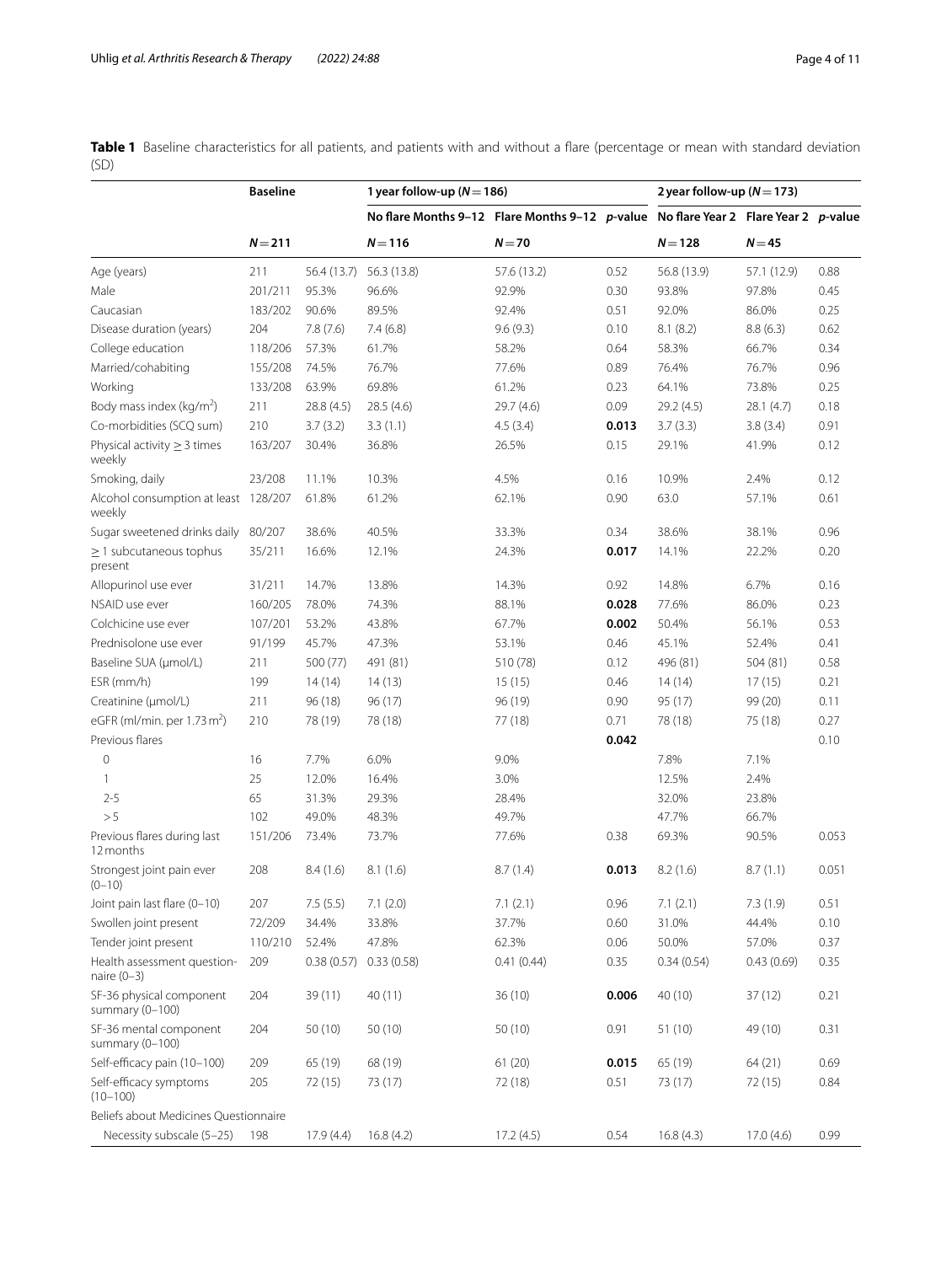|                                              | <b>Baseline</b> |             | 1 year follow-up $(N=186)$                                                          |            |       | 2 year follow-up $(N=173)$ |            |       |
|----------------------------------------------|-----------------|-------------|-------------------------------------------------------------------------------------|------------|-------|----------------------------|------------|-------|
|                                              |                 |             | No flare Months 9-12 Flare Months 9-12 p-value No flare Year 2 Flare Year 2 p-value |            |       |                            |            |       |
|                                              | $N = 211$       |             | $N = 116$                                                                           | $N=70$     |       | $N = 128$                  | $N = 45$   |       |
| Concerns subscale (5-25)                     | 197             | 13.4 (4.9)  | 12.8(4.5)                                                                           | 14.2(4.1)  | 0.053 | 13.3(4.5)                  | 14.0(4.1)  | 0.30  |
| Overuse subscale (4-16)                      | 203             | 10.6(2.8)   | 10.5(2.9)                                                                           | 10.7(2.5)  | 0.57  | 10.6(2.8)                  | 10.8(2.7)  | 0.57  |
| Harm subscale (4-16)                         | 203             | 9.4(2.4)    | 9.3(2.5)                                                                            | 9.5(2.3)   | 0.68  | 9.4(2.5)                   | 9.5(2.1)   | 0.66  |
| Ultrasound sum score                         | 209             | 20.0 (13.9) | 17.4(12.0)                                                                          | 23.7(15.6) | 0.004 | 18.8 (13.0)                | 23.5(14.0) | 0.036 |
| Dual energy computed<br>tomography sum score | 187             | 4.6(6.4)    | 3.8(6.0)                                                                            | 6.2(7.0)   | 0.019 | 4.0(5.9)                   | 6.7(7.5)   | 0.037 |

# **Table 1** (continued)

*SCQ* Self-Administered Comorbidity Questionnaire, *NSAID* non-steroidal anti-infammatory drug, *ESR* erythrocyte sedimentation rate, *eGFR* electronic glomerular fltration rate, *SF-36* Short-form 36

NSAIDs and prednisolone were not used as prophylaxis for fares.

## **Flares**

In the frst year, 80.6% (150/186) of patients experienced at least one gout fare and 26.0% (45/173) during the second year. The cumulative incidence of flares during the study is shown in Fig. [1.](#page-4-0) The mean number of flares was 2.7 (SD 2.8) during the frst year and 0.7 (SD 2.19) during year 2 (median 2 and 0, respectively). Flares before study entry had been experienced by 92.3% of patients and more than fve fares by 49% (Table [1](#page-3-0)), and 73.4% of patients had experienced at least one other fare in the last year before inclusion.

Table [2](#page-5-0) gives incidence numbers of flare per month, aggregated for 3-month periods and cumulatively during the first year in patients with at least one flare. The flare frequency in year 1 was highest during months 3–6 (46.8%) and was in the following 3-month periods between 30.1% and 37.6% (Fig. [2\)](#page-5-1).

Characteristics for SUA, drug use, and fare history are displayed in Table [3](#page-6-0) for patients with flares in the 3-month periods of year 1 and during year 2. Patients with and without fares were over time not consistently statistically diferent for demographic and disease-related factors.

The distribution of flares during year 1 among patients is presented as a cumulative probability plot in Fig. [3](#page-6-1),

<span id="page-4-0"></span>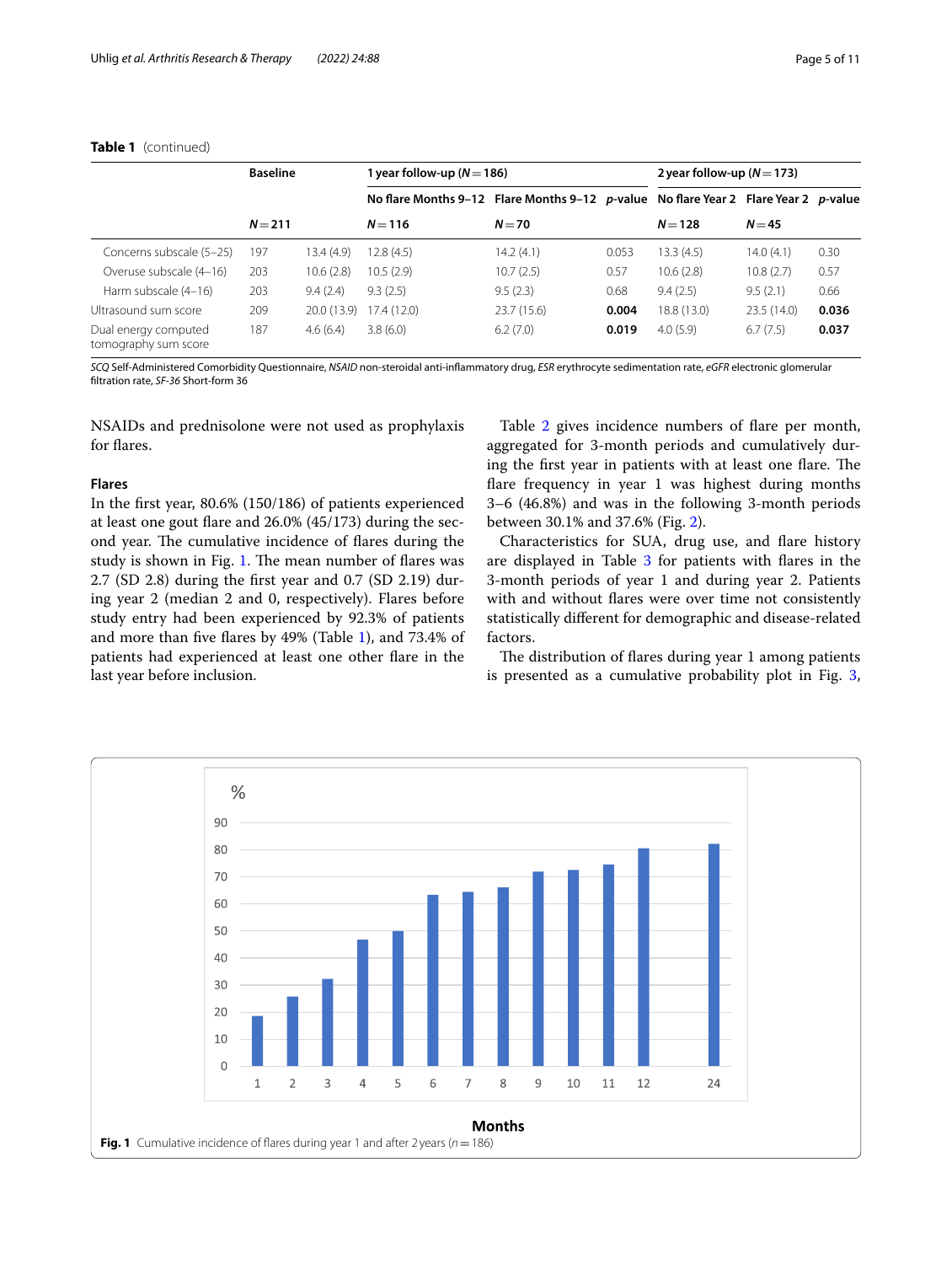demonstrating the median number of fares to be two, and 10% of patients had six or more fares.

# **Prediction of fares**

Months 0-3 59/186 31.7 Months 3–6 87/186 46.8 Months 6–9 56/186 30.1 Months 9-12 70/186 37.6 Months 0-12 150/186 80.6

Measures for baseline urate deposition (clinical tophi, ultrasound and DECT measures) were all bivariately related to fares in year 1 (months 9–12), but baseline

ultrasound and DECT sum scores were the only variables which were associated with flares in year 2. There was no consistent relationship between other variables and fares at year 2, including SUA levels or allopurinol dose. For months 9–12, some other baseline factors were signifcantly associated with fares in bivariate analyses: more co-morbidities, more frequently experience with NSAID and colchicine ever, more fares before study entry, higher pain during the worst fare ever, worse physical function (SF-36 physical compo-nent summary), and lower self-efficacy (Table [1\)](#page-3-0).

In multivariable logistic regression analyses with adjustment for age, gender, and disease duration, only baseline ultrasound and DECT sum scores were consistent predictors of fares, both during months 9–12 and year 2 (Table [4\)](#page-7-0). Tophaceous disease was an independent predictor for fares during months 9–12, in addition to self-efficacy of pain and previous experience with colchicine, but none of these predicted fares during year 2.

Neither baseline SUA nor fnal ULT dose with allopurinol after 1 and 2 years were associated with incidence of a new fare during months 9–12 or year 2. Further, no other demographic or life-style characteristics predicted gout fares.

In sensitivity analyses, we examined the relationship between previous ULT and fares and stratifed also for patients who still used prophylaxis after 3 and 6 months. No relationship for previous ULT and fares was observed. There was a higher frequency of flares during months 9–12 in patients using prophylaxis at months 3 versus not (49.4% vs. 25.3%, *p* < 0.001), but

<span id="page-5-1"></span>

<span id="page-5-0"></span>**Table 2** Flares in 1-year completers ( $n = 186$ ) per month and in intervals

*N* **%** *N* **%**

**Cumulative fares**

**Flare last month or since last examination**

Month 1 34/183 18.6 34/186 18.3 Month 2 26/176 14.8 48/186 25.8 Month 3 32/178 18.0 60/186 32.3 Month 4 39/164 23.8 87/186 46.8 Month 5 17/70 24.3 93/186 50.0 Month 6 60/182 33.0 118/186 63.4 Month 7 14/55 25.5 120/186 64.5 Month 8 10/42 23.8 123/186 66.1 Month 9 34/166 20.5 134/186 72.0 Month 10 16/59 27.1 135/186 72.6 Month 11 4/27 14.8 135/186 72.6 Month 12 57/186 30.6 150/186 80.6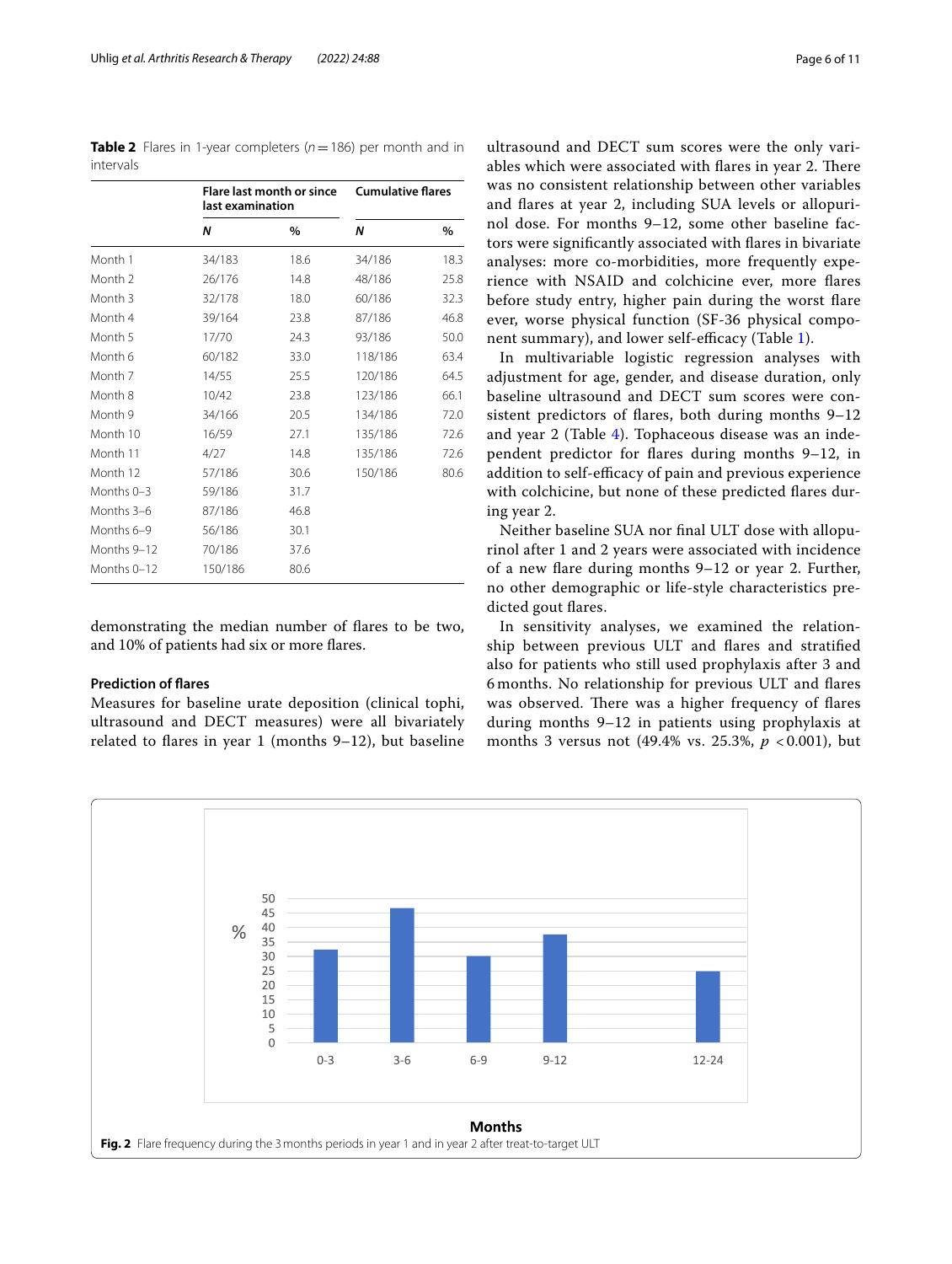# <span id="page-6-0"></span>**Table 3** Characteristics of patients with at least one flare during 3-month periods and during year 2

|                               | Year 1        |             |               |               |             |
|-------------------------------|---------------|-------------|---------------|---------------|-------------|
|                               | 0-3 months    | 3-6 months  | 6-9 months    | 9-12 months   |             |
| N with flare                  | 59/189        | 90/187      | 52/167        | 70/186        | 45/173      |
| Age (years)                   | 56.0 (13.9)   | 56.9 (13.0) | 59.5 (14.7)   | 57.6 (13.2)   | 57.1 (12.9) |
| Disease duration (years)      | 8.4(8.6)      | 8.4(7.3)    | $10.2(9.8)$ * | 9.6(9.3)      | 8.8(6.3)    |
| Baseline > 1 tophus           | 16.9%         | 14.4%       | 19.2%         | 24.3% *       | 22.2%       |
| Co-morbidities (SCQ) sum      | 4.6 $(3.9)$ * | 4.0(3.4)    | 4.5(3.4)      | 4.5 $(3.4)$ * | 3.8(3.4)    |
| <b>Baseline SUA</b>           | 502 (76)      | 504 (76)    | 498 (81)      | 510 (38)      | 504 (81)    |
| 3 months SUA                  | 361 (76) *    | 343 (62)    | 339 (61)      | 345 (60)      | 351 (68)    |
| 6 months SUA                  | 325 (65)      | 328 (61)    | 335 (63)*     | 331 (63)      | 331 (66)    |
| 9 months SUA                  | 312 (54)      | 317 (61)    | 318 (69)      | 328 (60)      | 311 (58)    |
| 12 months SUA                 | 304 (47)      | 309 (46)    | 299 (47)      | 308 (48)      | 313(51)     |
| 24 months SUA                 | 330 (80)      | 331 (79)    | 323 (68)      | 337 (85)      | 328 (67)    |
| Baseline allopurinol user (%) | 15.3%         | 17.8%       | 13.5%         | 14.3%         | 6.7%        |
| Month 3 allopurinol (mg)      | 238 (86)      | 239 (98)    | 224 (105)     | 253 (97)*     | 228 (105)   |
| Month 6 allopurinol (mg)      | 287 (98)      | 275 (120)   | 272 (134)     | 308 (124)**   | 275 (124)   |
| Month 9 allopurinol (mg)      | 292 (128)     | 281 (133)   | 293 (145)     | 307 (137)*    | 291 (146)   |
| Month 12 allopurinol (mq)     | 303 (126)     | 295 (135)   | 301 (146)     | 333 (142)**   | 292 (138)   |
| Ever use                      |               |             |               |               |             |
| - NSAID                       | 87.5%         | 79.3%       | 80.4%         | 88.1%*        | 86.0%       |
| - Colchicine                  | 52.7%         | 60.0%       | 57.7%         | 67.7%*        | 56.1%       |
| - Prednisolone                | 51.8%         | 53.6%       | 56.9%         | 53.1%         | 52.4%       |
| > 1 flare last 12 months      | 82.5%         | 82.4%       | 88.5%         | 77.6%         | 90.5%       |
| >5 previous flares            | 59.6%         | 56.8%       | 63.5%*        | 59.7%         | 52.4%*      |
| Strongest pain ever           | $8.7(1.3)$ *  | 8.5(1.5)    | 8.6(1.2)      | 8.7(1.4)      | 8.7(1.1)    |
| Strongest pain last flare     | 7.1(2.0)      | 7.2(2.0)    | 7.4(2.0)      | 7.1(2.1)      | 7.3(1.9)    |

\**p*-value <0.01 and with higher value compared to non-fare group

\*\**p*-value <0.01 and with higher value compared to non-fare group

*SUA* serum urate, *NSAID* non-steroidal anti-infammatory drug

<span id="page-6-1"></span>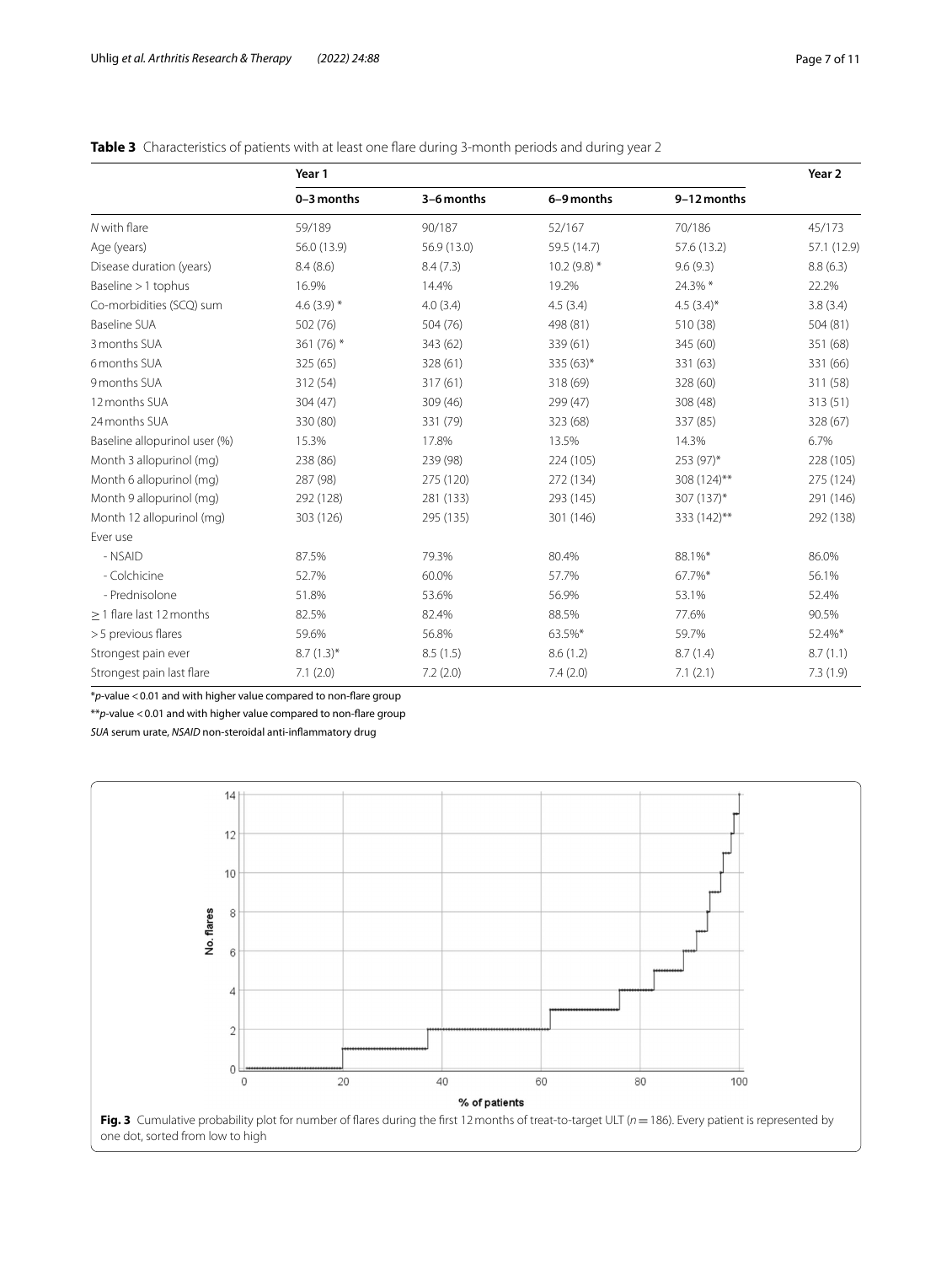|                                        | Flare year 1 (months 9-12)                 |                                                        | Flare year 2                               |                                                        |  |  |
|----------------------------------------|--------------------------------------------|--------------------------------------------------------|--------------------------------------------|--------------------------------------------------------|--|--|
|                                        | Unadjusted OR (95% CI),<br><i>p</i> -value | Adjusted OR (95% CI) <sup>a</sup> ,<br><i>p</i> -value | Unadjusted OR (95% CI),<br><i>p</i> -value | Adjusted OR (95% CI) <sup>a</sup> ,<br><i>p</i> -value |  |  |
| Ultrasound sum score                   | $1.034(1.011 - 1.058)$<br>$p = 0.004$      | 1.033 (1.010-1.057)<br>$p = 0.005$                     | $1.025(1.001 - 1.050)$<br>$p = 0.040$      | $1.027(1.00-1.55) p = 0.049$                           |  |  |
| DECT sum score                         | 1.059 (1.010-1.111)<br>$p = 0.017$         | 1.056 (1.007-1.108)<br>$p = 0.026$                     | 1.062 (1.009-1.117)<br>$p = 0.021$         | 1.064 (1.003-1.029) $p = 0.035$                        |  |  |
| Subcutaneous tophus                    | $2.34(1.07-5.10) p = 0.033$                | 2.42 $(1.50 - 5.59) p = 0.038$                         | 1.75 $(0.74-4.13) p = 0.20$                |                                                        |  |  |
| Self-efficacy for pain<br>$(10 - 100)$ | $0.981(0.965 - 0.997)$<br>$p = 0.017$      | $0.980(0.964 - 0.996)$<br>$p = 0.017$                  | $0.998(0.981-1.016) p = 0.83 -$            |                                                        |  |  |
| Colchicine ever used at<br>baseline    | $2.69(1.42 - 5.11) p = 0.002$              | 2.48 (1.28–4.79) $p = 0.007$                           | 1.26 (0.62–2.56) $p = 0.53$                | $\overline{\phantom{0}}$                               |  |  |

<span id="page-7-0"></span>**Table 4** Prediction of fares during time periods by baseline variables using logistic regression

<sup>a</sup> Adjusted for age, gender, and disease duration

*DECT* dual-energy computed tomography

not for fares in year 2. Prophylaxis status at month 6 was not related to flares during months 9-12 or year 2.

# **Discussion**

This study examined over 2years flare frequency and predictors of fares in gout patients actively treated with ULT. Four out of five patients experience a flare during year 1 but only one of four during year 2. Flares were seen most frequently in patients during months 3–6 (46.8%).

Importantly, crystal depositions at baseline were evaluated by three methods (subcutaneous tophi, ultrasound and DECT), and all three methods could predict fares at months 9–12 and ultrasound and DECT also at year 2. This is a novel finding, and determination of the crystal load by three methods and over 2years in this study strengthens the validity of fndings. Crystal depositions are only slowly resolved during therapy, and therefore, fares must be expected in patients with a high crystal burden.

We also found that patients with high self-efficacy for gout pain independently had a lower risk for fares during months 9–12, whereas patients with previous experience with colchicine at baseline had an increased risk of fares. We have earlier shown in NOR-Gout that high self-efficacy contributes to achieving the target SUA level at 1 year [[19](#page-9-17)].

Patients with frequent fares may have used colchicine more frequently both before and during the frst months of the study. It could thus be that colchicine use in this study is more an indicator of frequent fares and disease severity, and our non-randomized design does not allow to study the prevention of fares with colchicine.

Interestingly, no other demographic, life-style factors, SUA, or medication predicted fares in our study. While high SUA does increase gout incidence and flare recurrence [[30\]](#page-9-28), no relevant relationship between low SUA and fares was found in a systematic review [\[31\]](#page-9-29) based on RCTs, whereas results from the extension studies indicated that lowering and maintaining serum urate to <360μmol/L was associated with some reduced occurrence of gout fares, in line with some other studies [[12](#page-9-11), [16,](#page-9-15) [32](#page-9-30)]. Thus, the association between low SUA levels and reduction in fares seems weak. Flares have also been associated with decreases and fuctuations in urate levels in response to pegloticase treatment  $[33]$  $[33]$ , a finding which supports the hypothesis that not momentary SUA levels, but rather fuctuations, could initiate an infammatory process manifested as a flare.

Other studies fnd frequent fares early after initiating ULT  $\left[3, 34\right]$  $\left[3, 34\right]$  $\left[3, 34\right]$  $\left[3, 34\right]$  $\left[3, 34\right]$  or over time  $\left[32\right]$  $\left[32\right]$  $\left[32\right]$  and especially during the frst 3–6months after initiating ULT [[15,](#page-9-14) [35\]](#page-10-1). In a recent randomized controlled trial, gout fares were increased in the active ULT arm even increased during the frst year but reduced in year 2 as compared to the usual care arm [\[36](#page-10-2)]. We report a high frequency of fares during all quarters of the frst year, but mainly during months 3–6 where many patients no longer used prophylactic treatment with colchicine. We set fares during months 9–12 as the primary clinical outcome, expecting that after ambitious ULT the SUA levels had by then been low and stable for some time. In our study, we planned for patients to receive prophylactic colchicine only for the frst few months as previously recommended [\[20](#page-9-18)], but treatment was not strictly supervised and only a minority of patients were still using colchicine at 6months as recommended in the most recent EULAR recommendations from 2016  $[13]$  $[13]$ . The observed high frequency of flares during months 3–6 supports consistent fare prophylaxis after ULT.

Absence of consistent clinical predictors of fares was also observed in a long-term evaluation after the incidence of gout [[37](#page-10-3)]. Other studies fnd that alcohol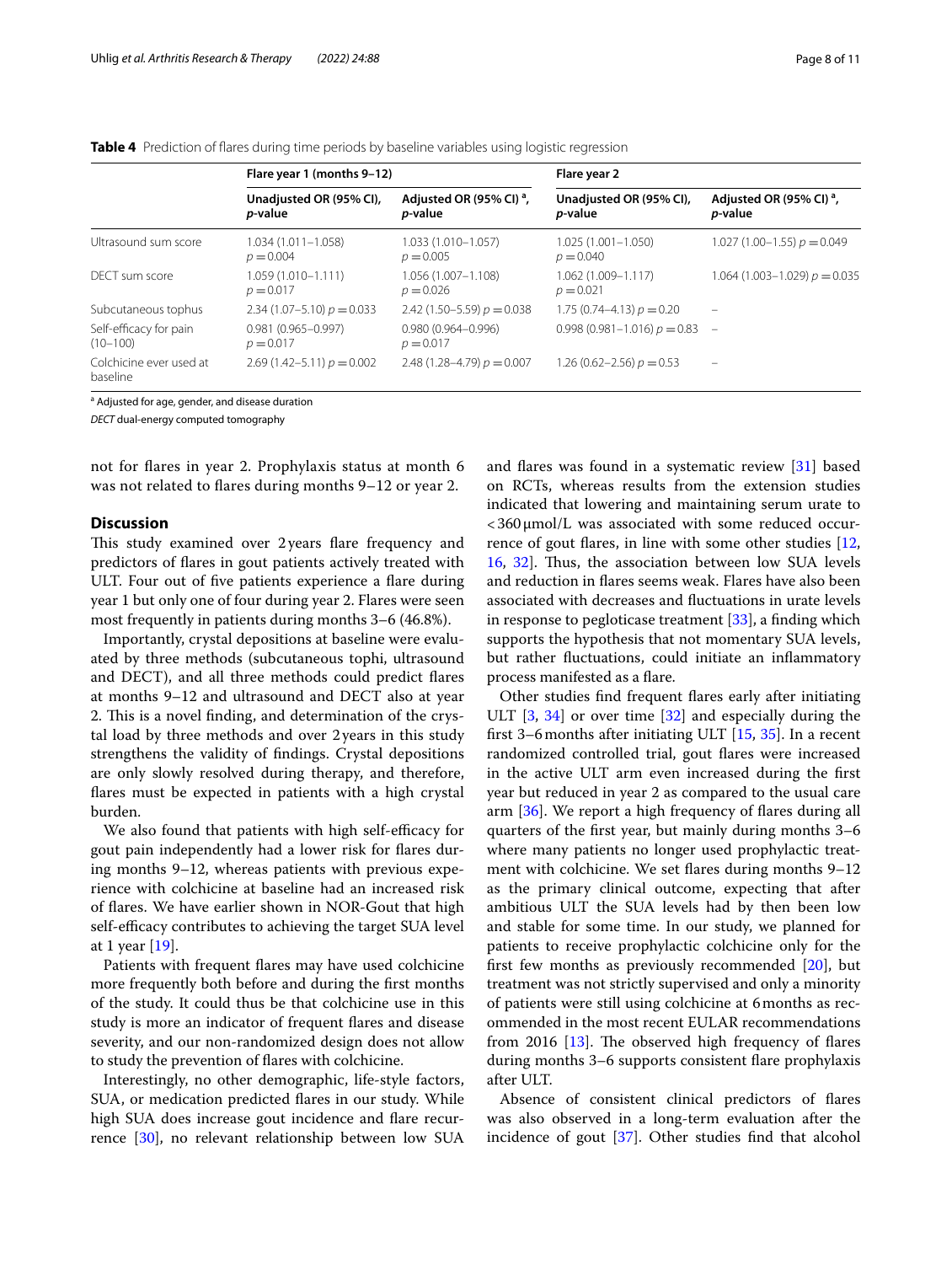consumption [\[38](#page-10-4)] and co-morbidities such as hypertension and diabetes are associated with more fares [[39\]](#page-10-5). In patients with a gout flare during a hospital stay, flares can be predicted based on factors observed before admission [[40\]](#page-10-6).

The reporting of flares in clinical studies of gout has not been standardized and various methods have been used. Flare in gout shows a high variation  $[3]$  $[3]$  $[3]$ , and there are challenges with fare reporting, including the quality of fares [[21](#page-9-19)]. Lack of a standardized and validated fare defnition prevents comparisons and within-group discrimination  $[41]$  $[41]$  but can now be overcome with a validated method for self-report [[9\]](#page-9-8).

Our study is large and with frequent follow-up visits, showing that while the promoted urate target is realistic in daily clinical practice, gout fares must be expected.

Limitations in our study include the single-center design. Secondly, flare assessment was mainly selfreported, and the study was initiated before publication of validated self-reported flare criteria [[9](#page-9-8)]. Thirdly, recall bias most likely afected reported fares, especially during year 2, which included no study visits between 12 and 24 months follow-up. A patient diary for flare reporting could have overcome recall bias. However, the consultation with study nurses at the 2-year visit gave an opportunity to recall fares the last year. Finally, the observational nature and lack of a control group in our study does not allow causal inferences.

Our study fnds frequent fares with increasing cumulative incidence during the frst year, even though ULT lead to low SUA levels already after 3–4months [[19](#page-9-17)]. Four out of fve patients must expect at least one fare during the frst year of ULT, but fares are clearly less frequent during the second year. The degree of crystal depositions at baseline was found to be associated with the frequency of fares during the two years, supporting that ULT needs to be optimized to achieve the treatment target and remove depositions. Further research should apply a validated defnition of fares and investigate if fares decrease in strength and duration during treat-to-target ULT.

# **Conclusions**

In conclusion, patients with gout frequently fare during the whole frst year, especially during months 3–6, but fares are much less frequent during year 2 when treated with ULT. Baseline crystal depositions predict fares over 2years, supporting ULT early during disease course.

#### **Abbreviations**

BMI: Body mass index; BMQ: Beliefs about Medicines Questionnaire; CI: Confdence interval; CRP: C-reactive protein; DECT: Dual-energy computed tomography; ESR: Erythrocyte sedimentation rate; HAQ: Health Assessment Questionnaire; HRQoL: Health-related quality of life; NOR-Gout: Gout in Norway; NSAID: Non-steroidal anti-infammatory drugs; OMERACT: Outcome

measures in rheumatoid arthritis clinical trials; OR: Odds ratio; SCQ: Self-Administered Comorbidity Questionnaire; SD: Standard deviation; ULT: Uratelowering therapy.

#### **Acknowledgements**

We thank research secretary Mona Thorkildsen for organization and research nurses Gina Stenberg, Anita Reinhard, Heidi Lunøe, and Ingerid Müller who contributed as trained study nurses in the follow-up of the treat-to-target approach. We also thank patient representatives Espen Reksten og Ole Petter Synestvedt.

## **Authors' contributions**

TU has made a substantial contributions to the conception and design of the work, the acquisition of data, some of the analysis, interpretation of data for the work, drafted the manuscript as well as revising it critically for important intellectual content, given a fnal approval of the version to be published, and agree to be accountable for all aspects of the work in ensuring that questions related to the accuracy or integrity of any part of the work are appropriately investigated and resolved. LK has given substantial contributions to the design of the study as well as the interpretation of data for the work; revised the manuscript critically for important intellectual content; given a fnal approval of the version to be published; and agree to be accountable for all aspects of the work in ensuring that questions related to the accuracy or integrity of any part of the work are appropriately investigated and resolved. KF has given substantial contributions to the design of the study as well as the interpretation of data for the work as a statistician, revised the manuscript critically for important intellectual content, given a fnal approval of the version to be published, and agree to be accountable for all aspects of the work in ensuring that questions related to the accuracy or integrity of any part of the work are appropriately investigated and resolved. EH has given substantial contributions to the design of the study as well as the interpretation of data for the work; and revised the manuscript critically for important intellectual content, given a final approval of the version to be published, and agree to be accountable for all aspects of the work in ensuring that questions related to the accuracy or integrity of any part of the work are appropriately investigated and resolved. TKK has given substantial contributions to the design of the study as well as the interpretation of data for the work, revised the manuscript critically for important intellectual content, given a fnal approval of the version to be published, and agree to be accountable for all aspects of the work in ensuring that questions related to the accuracy or integrity of any part of the work are appropriately investigated and resolved. FPR has given substantial contributions to the design of the study as well as the interpretation of data for the work and revised the manuscript critically for important intellectual content, given a fnal approval of the version to be published, and agree to be accountable for all aspects of the work in ensuring that questions related to the accuracy or integrity of any part of the work are appropriately investigated and resolved. HBH has given substantial contributions to the design of the study as well as the interpretation of data for the work and revised the manuscript critically for important intellectual content, given a fnal approval of the version to be published, and agree to be accountable for all aspects of the work in ensuring that questions related to the accuracy or integrity of any part of the work are appropriately investigated and resolved. The authors read and approved the fnal manuscript.

## **Funding**

The study was funded by Diakonhjemmet Hospital and was performed by employees at National Advisory Unit on Rehabilitation in Rheumatology (NKRR) and Division of Rheumatology and Research, Diakonhjemmet Hospital, Oslo, Norway.

## **Availability of data and materials**

The datasets used during the current study are available from the corresponding author on reasonable request.

## **Declarations**

## **Ethics approval and consent to participate**

The study was approved by the Norwegian Regional Committee for Medical and Health Research Ethics South East (reference number 2015/990), and the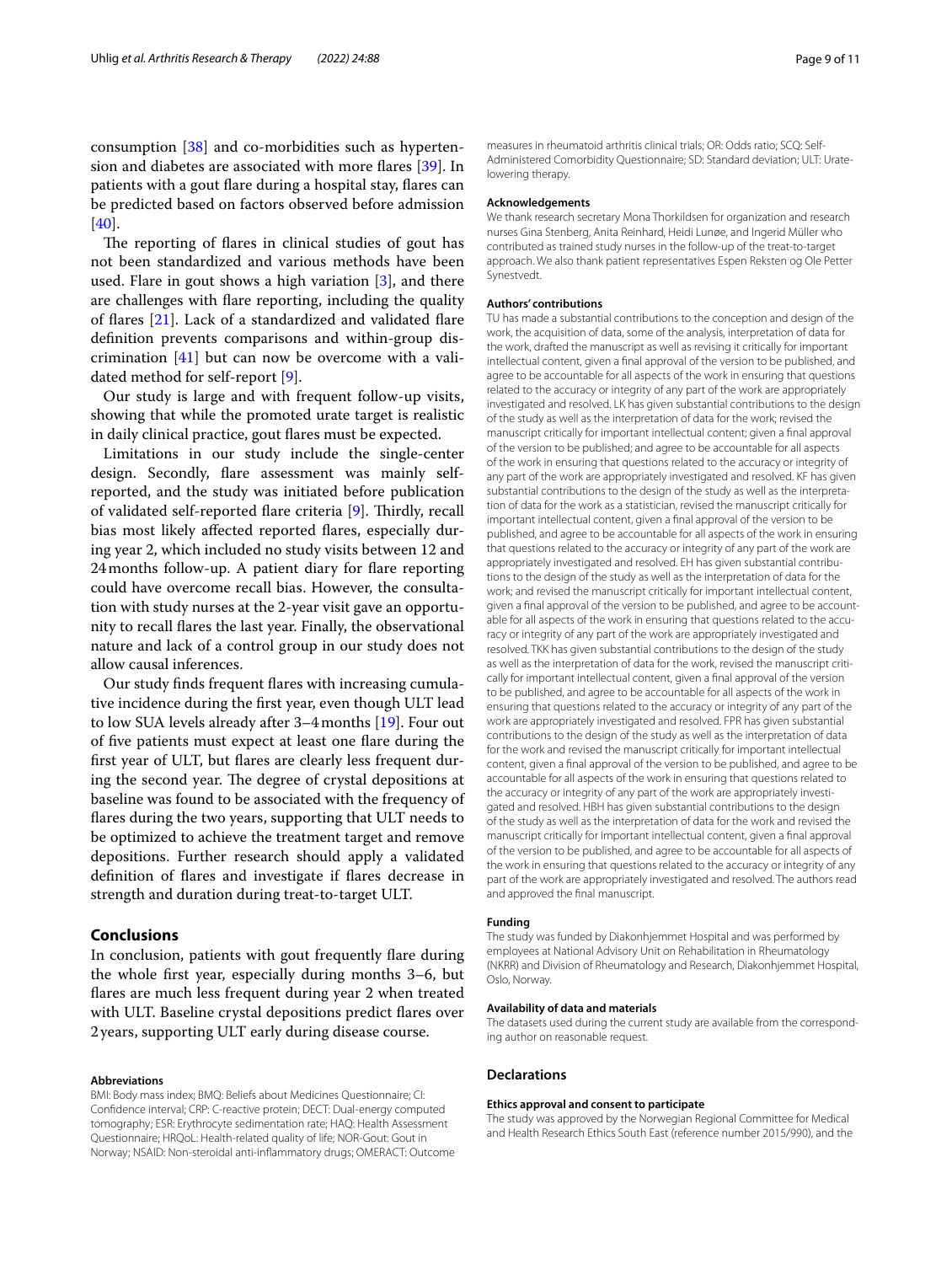patients gave their written informed consent according to the Declaration of Helsinki.

# **Consent for publication**

Not applicable.

## **Competing interests**

Dr. Uhlig reports personal fees from Grünenthal and Novartis, outside the submitted work.

Dres. Karoliussen, Sexton, and Borgen have nothing to disclose. Dr. Kvien reports grants and personal fees from AbbVie, MSD, UCB, Hospira/Pfzer, Eli-Lilly, grants from BMS, personal fees from Roche, Hikma, Orion, Sanof, Celltrion, Sandoz, Biogen, Amgen, Egis, Ewopharma, and Mylan, outside the submitted work. Dr. Haavardsholm reports personal fees from Pfizer, UCB, Eli Lilly, Celgene, Janssen-Cilag, AbbVie, and Gilead outside the submitted work. Dr. Perez-Ruiz reports personal fees from Amgen, Biogen, and Galapagos, outside the submitted work, and personal fees from Algorithm, Alnylam, Astellas, Arthriti, Menarini, NMD, and Parexel, related to the topic of gout. Dr. Hammer reports personal fees from AbbVie, Lilly, and Novartis, outside the submitted work.

## **Author details**

<sup>1</sup> Division of Rheumatology and Research, Diakonhjemmet Hospital, Box 23, Vinderen, N-0319 Oslo, Norway. <sup>2</sup> Faculty of Medicine, University of Oslo, Oslo, Norway. <sup>3</sup> Osakidetza, OSI EE-Cruces, Division of Rheumatology, Cruces University Hospital, Baracaldo, Spain. <sup>4</sup>Biocruces-Bizkaia Health Research Institute, Baracaldo, Spain. <sup>5</sup> Medicine Department, Medicine School, University of the Basque Country, Leioa, Spain.

## Received: 11 November 2021 Accepted: 30 March 2022 Published online: 20 April 2022

### **References**

- <span id="page-9-0"></span>1. Kuo CF, Grainge MJ, Mallen C, Zhang W, Doherty M. Rising burden of gout in the UK but continuing suboptimal management: a nationwide population study. Ann Rheum Dis. 2015;74(4):661–7.
- <span id="page-9-1"></span>2. Bursill D, Taylor WJ, Terkeltaub R, Abhishek A, So AK, Vargas-Santos AB, et al. Gout, Hyperuricaemia and Crystal-Associated Disease Network (G-CAN) consensus statement regarding labels and defnitions of disease states of gout. Ann Rheum Dis. 2019;78(11):1592–600.
- <span id="page-9-2"></span>3. Teoh N, Gamble GD, Horne A, Taylor WJ, Palmano K, Dalbeth N. The challenges of gout fare reporting: mapping fares during a randomized controlled trial. BMC Rheumatol. 2019;3:27.
- <span id="page-9-3"></span>4. Fisher MC, Rai SK, Lu N, Zhang Y, Choi HK. The unclosing premature mortality gap in gout: a general population-based study. Ann Rheum Dis. 2017;76(7):1289–94.
- <span id="page-9-4"></span>5. Sigurdardottir V, Drivelegka P, Svard A, Jacobsson LTH, Dehlin M. Work disability in gout: a population-based case-control study. Ann Rheum Dis. 2018;77(3):399–404.
- <span id="page-9-5"></span>6. Edwards NL, Sundy JS, Forsythe A, Blume S, Pan F, Becker MA. Work productivity loss due to fares in patients with chronic gout refractory to conventional therapy. J Med Econ. 2011;14(1):10–5.
- <span id="page-9-6"></span>7. Schumacher HR, Taylor W, Joseph-Ridge N, Perez-Ruiz F, Chen LX, Schlesinger N, et al. Outcome evaluations in gout. J Rheumatol. 2007;34(6):1381–5.
- <span id="page-9-7"></span>8. Gaffo AL, Schumacher HR, Saag KG, Taylor WJ, Dinnella J, Outman R, et al. Developing a provisional defnition of fare in patients with established gout. Arthritis Rheum. 2012;64(5):1508–17.
- <span id="page-9-8"></span>9. Gafo AL, Dalbeth N, Saag KG, Singh JA, Rahn EJ, Mudano AS, et al. Brief report: validation of a defnition of fare in patients with established gout. Arthritis Rheumatol. 2018;70(3):462–7.
- <span id="page-9-9"></span>10. Dalbeth N, Choi HK, Terkeltaub R. Review: Gout: a roadmap to approaches for improving global outcomes. Arthritis Rheumatol. 2017;69(1):22–34.
- <span id="page-9-10"></span>11. Dalbeth N, Saag KG, Palmer WE, Choi HK, Hunt B, MacDonald PA, et al. Efects of febuxostat in early gout: a randomized, double-blind, placebocontrolled study. Arthritis Rheumatol. 2017;69(12):2386–95.
- <span id="page-9-11"></span>12. Perez-Ruiz F, Calabozo M, Pijoan JI, Herrero-Beites AM, Ruibal A. Efect of urate-lowering therapy on the velocity of size reduction of tophi in chronic gout. Arthritis Rheum. 2002;47(4):356–60.
- <span id="page-9-12"></span>13. Richette P, Doherty M, Pascual E, Barskova V, Becce F, Castaneda-Sanabria J, et al. 2016 updated EULAR evidence-based recommendations for the management of gout. Ann Rheum Dis. 2017;76(1):29–42.
- <span id="page-9-13"></span>14. FitzGerald JD, Dalbeth N, Mikuls T, Brignardello-Petersen R, Guyatt G, Abeles AM, et al. 2020 American College of Rheumatology Guideline for the Management of Gout. Arthritis Rheumatol. 2020;72(6):879–95.
- <span id="page-9-14"></span>15. Becker MA, Schumacher HR, Wortmann RL, MacDonald PA, Eustace D, Palo WA, et al. Febuxostat compared with allopurinol in patients with hyperuricemia and gout. N Engl J Med. 2005;353(23):2450–61.
- <span id="page-9-15"></span>16. Seth R, Kydd AS, Buchbinder R, Bombardier C, Edwards CJ. Allopurinol for chronic gout. Cochrane Database Syst Rev. 2014;10(10):CD006077.
- 17. Kang EH, Lee EY, Lee YJ, Song YW, Lee EB. Clinical features and risk factors of postsurgical gout. Ann Rheum Dis. 2008;67(9):1271–5.
- <span id="page-9-16"></span>18. Shoji A, Yamanaka H, Kamatani N. A retrospective study of the relationship between serum urate level and recurrent attacks of gouty arthritis: evidence for reduction of recurrent gouty arthritis with antihyperuricemic therapy. Arthritis Rheum. 2004;51(3):321–5.
- <span id="page-9-17"></span>19. Uhlig T, Karoliussen LF, Sexton J, Borgen T, Haavardsholm EA, Kvien TK, et al. 12-month results from the real-life observational treat-to-target and tight-control therapy NOR-Gout study: achievements of the urate target levels and predictors of obtaining this target. RMD Open. 2021;7(1) e001628.
- <span id="page-9-18"></span>20. Zhang W, Doherty M, Bardin T, Pascual E, Barskova V, Conaghan P, et al. EULAR evidence based recommendations for gout. Part II: Management. Report of a task force of the EULAR Standing Committee for International Clinical Studies Including Therapeutics (ESCISIT). Ann Rheum Dis. 2006;65(10):1312–24.
- <span id="page-9-19"></span>21. Stamp LK, Morillon MB, Taylor WJ, Dalbeth N, Singh JA, Lassere M, et al. Variability in the reporting of serum urate and flares in gout clinical trials: Need for Minimum Reporting Requirements. J Rheumatol. 2018;45(3):419–24.
- <span id="page-9-20"></span>22. Sangha O, Stucki G, Liang MH, Fossel AH, Katz JN. The Self-Administered Comorbidity Questionnaire: a new method to assess comorbidity for clinical and health services research. Arthritis Rheum. 2003;49(2):156–63.
- <span id="page-9-21"></span>23. Fries JF, Spitz P, Kraines RG, Holman HR. Measurement of patient outcome in arthritis. Arthritis Rheum. 1980;23(2):137–45.
- <span id="page-9-22"></span>24. Ware JE Jr, Gandek B, Group TIP. The SF-36 Health Survey: development and use in mental health research and the IQOLA project. Int J Ment Health. 1995;23:49–73.
- <span id="page-9-23"></span>25. Lorig K, Chastain RL, Ung E, Shoor S, Holman HR. Development and evaluation of a scale to measure perceived self-efficacy in people with arthritis. Arthritis Rheum. 1989;32(1):37–44.
- <span id="page-9-24"></span>26. Horne R, Weinman J. Patients' beliefs about prescribed medicines and their role in adherence to treatment in chronic physical illness. J Psychosom Res. 1999;47(6):555–67.
- <span id="page-9-25"></span>27. Hammer HB, Karoliussen L, Terslev L, Haavardsholm EA, Kvien TK, Uhlig T. Ultrasound shows rapid reduction of crystal depositions during a treat-to-target approach in gout patients: 12-month results from the NOR-Gout study. Ann Rheum Dis. 2020;79(11):1500–5.
- <span id="page-9-26"></span>28. Bayat S, Aati O, Rech J, Sapsford M, Cavallaro A, Lell M, et al. Development of a dual-energy computed tomography scoring system for measurement of urate deposition in gout. Arthritis Care Res (Hoboken). 2016;68(6):769–75.
- <span id="page-9-27"></span>29. Uhlig T, Eskild T, Karoliussen LF, Sexton J, Kvien TK, Haavardsholm EA, et al. Two-year reduction of dual-energy CT urate depositions during a treat-to-target strategy in gout in the NOR-Gout longitudinal study. Rheumatology (Oxford). 2022 (In press).
- <span id="page-9-28"></span>30. Shiozawa A, Szabo SM, Bolzani A, Cheung A, Choi HK. Serum uric acid and the risk of incident and recurrent gout: a systematic review. J Rheumatol. 2017;44(3):388–96.
- <span id="page-9-29"></span>31. Stamp L, Morillon MB, Taylor WJ, Dalbeth N, Singh JA, Lassere M, et al. Serum urate as surrogate endpoint for fares in people with gout: a systematic review and meta-regression analysis. Semin Arthritis Rheum. 2018;48(2):293–301.
- <span id="page-9-30"></span>32. Annemans L, Spaepen E, Gaskin M, Bonnemaire M, Malier V, Gilbert T, et al. Gout in the UK and Germany: prevalence, comorbidities and management in general practice 2000-2005. Ann Rheum Dis. 2008;67(7):960–6.
- <span id="page-9-31"></span>33. Mandell BF, Fields TR, Edwards NL, Yeo AE, Lipsky PE. Post-hoc analysis of pegloticase pivotal trials in chronic refractory gout: relationship between